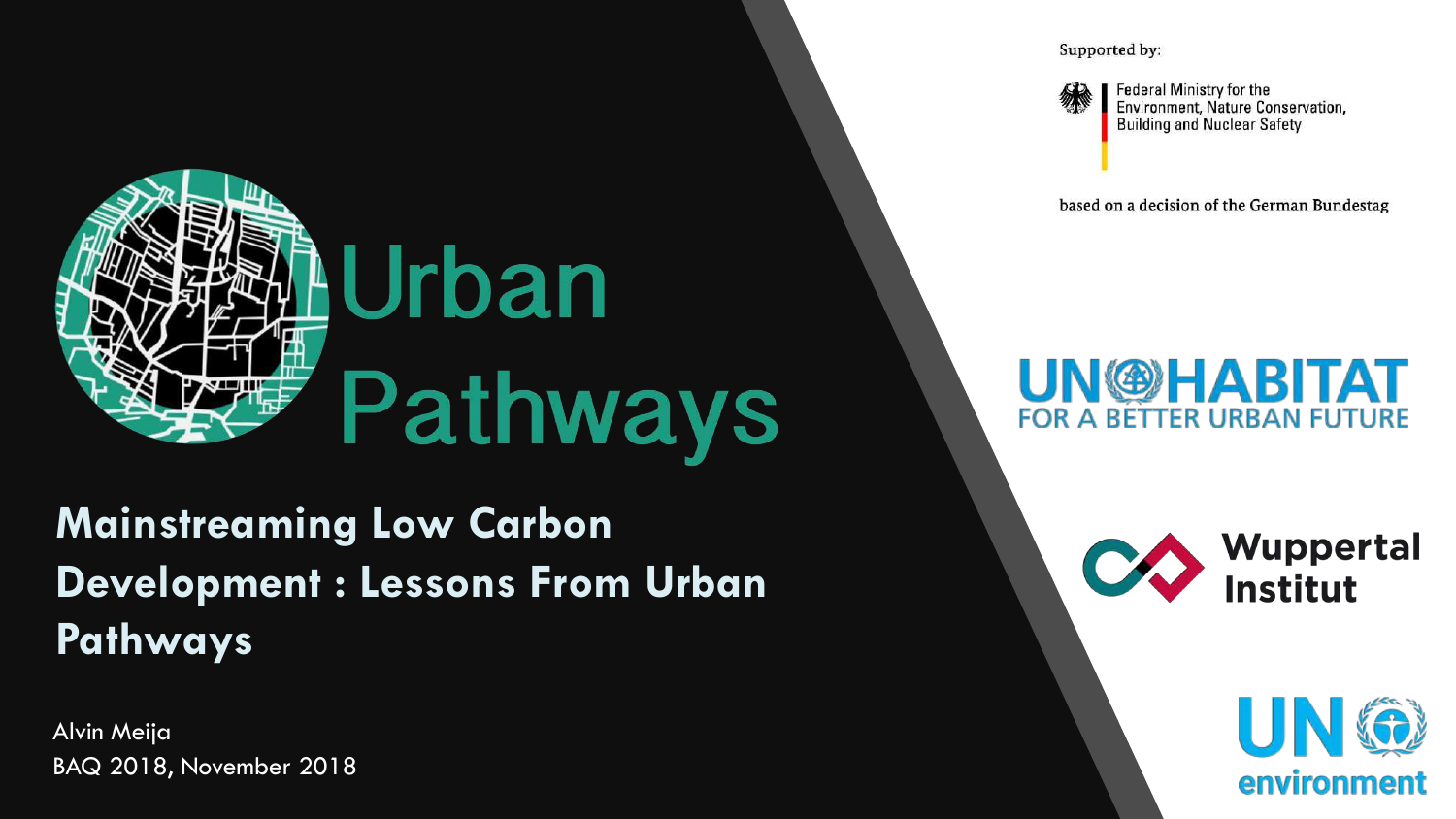# **20+ partner cities URBAN PATHWAYS**

**Objective:** Support low carbon plans for urban basic services and contribute to the implementation of the New Urban Agenda, Paris Agreement and the Sustainable Development Goals

**Activities:** Capacity building, assessment at country/city level, city to city partnership, exchange good practices and standards, local implementation concepts (develop bankable projects)

**Sectors:** Energy, Mobility and Resources





This project has received funding from the [European Union's Horizon 2020 research and innovation programme under grant agreement No 723970



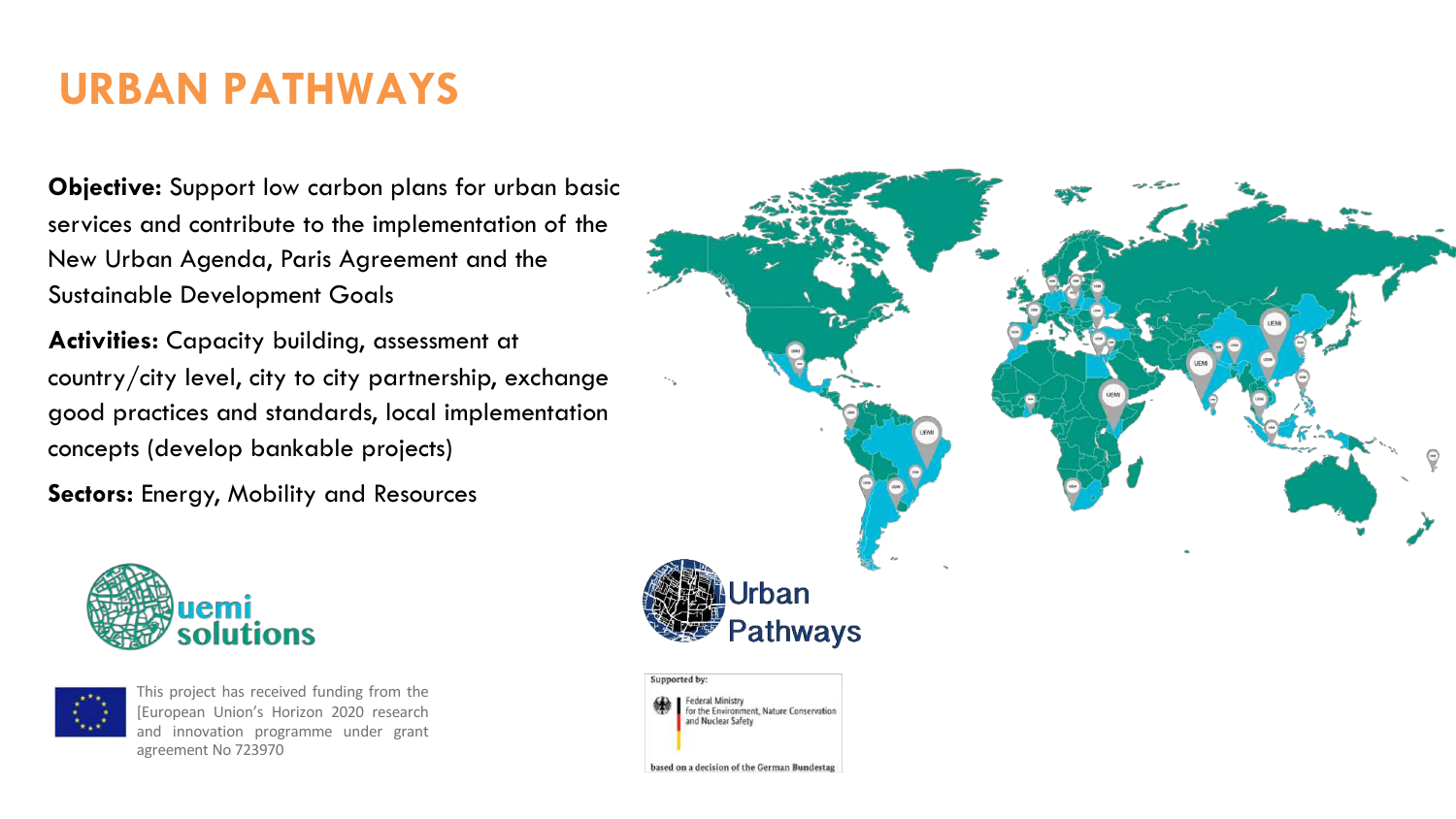### **ACTIVITIES**



Inform decision makers and stakeholders about the mitigation and sustainable development potential of sustainable urban infrastructure and measures



Capacity building and Change maker programme by bringing together all the stakeholders (policy makers, city officials, investors and implementation actors) City-to-city partnerships



Policy papers and factsheets

| <b>EcoDiatricts</b><br>Webinar series (Spanish)<br>15 August 2018<br>4 September 2018                                                                                                                                                                                                                                                   | <b>Urban Pathways Training</b><br>Nairobi, Kenya<br>6 - 7 September 2018                               | Low-carbon urban mobility<br>Webinar series<br>13 September 2018<br>6 November 2018                |
|-----------------------------------------------------------------------------------------------------------------------------------------------------------------------------------------------------------------------------------------------------------------------------------------------------------------------------------------|--------------------------------------------------------------------------------------------------------|----------------------------------------------------------------------------------------------------|
| <b>Transport &amp; Climate</b><br>Change Week<br>24 - 28 September 2018                                                                                                                                                                                                                                                                 | World Habitat Day<br>Solid Waste Management<br>1 October 2018<br>what what what what                   | Open Streets Workshop<br>Cape Town<br>22 October 2018<br><b>WANNAMAR</b>                           |
| <b>Sustainable Mobility</b><br><b>Training</b><br>Belo Horizonte<br>5 - 6 November 2018                                                                                                                                                                                                                                                 | <b>Planning the Cycling City</b><br><b>Webinar Series</b><br>6 November 2018                           | COP 24 Training Events<br>Katowice, Poland<br>3 - 14 December 2018                                 |
| <b>Active Mobility Planning</b><br>Ibagué, Colombia<br>10 December 2018<br><b><i><u><i><u>Chandra Candra Candra Candra Candra Candra Candra Candra Candra Candra Candra Candra Candra Candra Candra Candra Candra Candra Candra Candra Candra Candra Candra Candra Candra Candra Candra Candra Candra Candra Candra</u></i></u></i></b> | <b>Transit-Oriented</b><br><b>Development Training</b><br>Cuenca, Ecuador<br>10 January 2019<br>uuunna | Cities Exchange Forum<br>Quito, Ecuador<br>28 - 31 January 2019<br><b><i><u>UNIVERSITY</u></i></b> |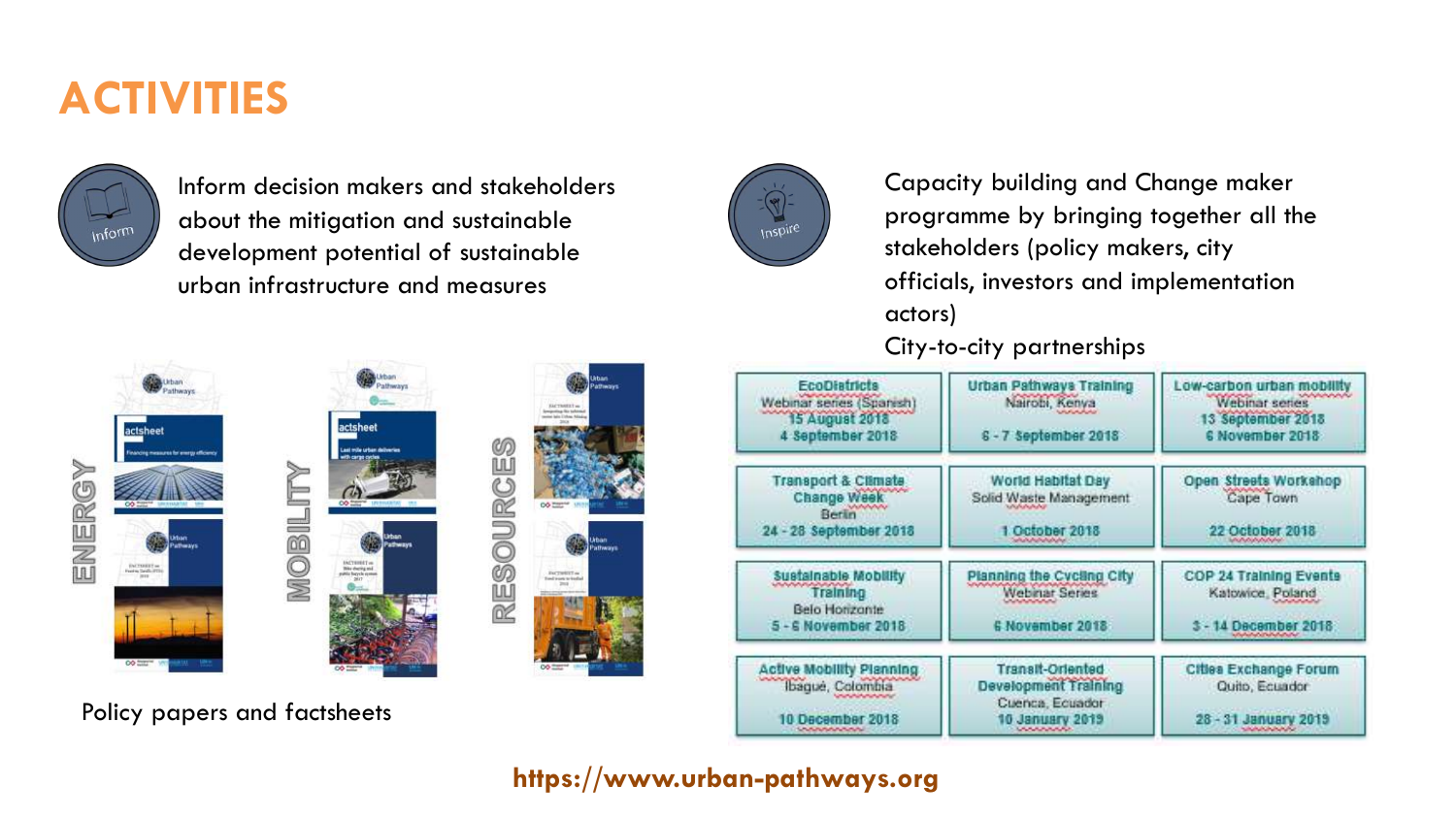### **ACTIVITIES**



Cities' policy environment study, Project scoping in the partner cities and provide funding solutions





OO THERE'S LIVESWARTH



**CO THEFT INTERNATION CDI-**



OO ZEEP UNITIARITAT UNIT



Create synergies with other related projects Steps to Action activities in pilot and replication cities

Belo Horizonte, Brazil: Zone 30 and bike lanes

Quito, Ecuador: **EcoDistricts** 



Concept: BH and the city of Bremen ocal Point: BH-Trans **Judget: 120,000 Euros** 



Focal point: Metropolitan Institute of Urban Planning (IMPU) Budget: 200,000 Euros

Focal Point: Sajha Yatayat Budget: 100,000 Euros

Kathmandu, Nepal:

Upgrading E tuk-tuk

'Safa tempo'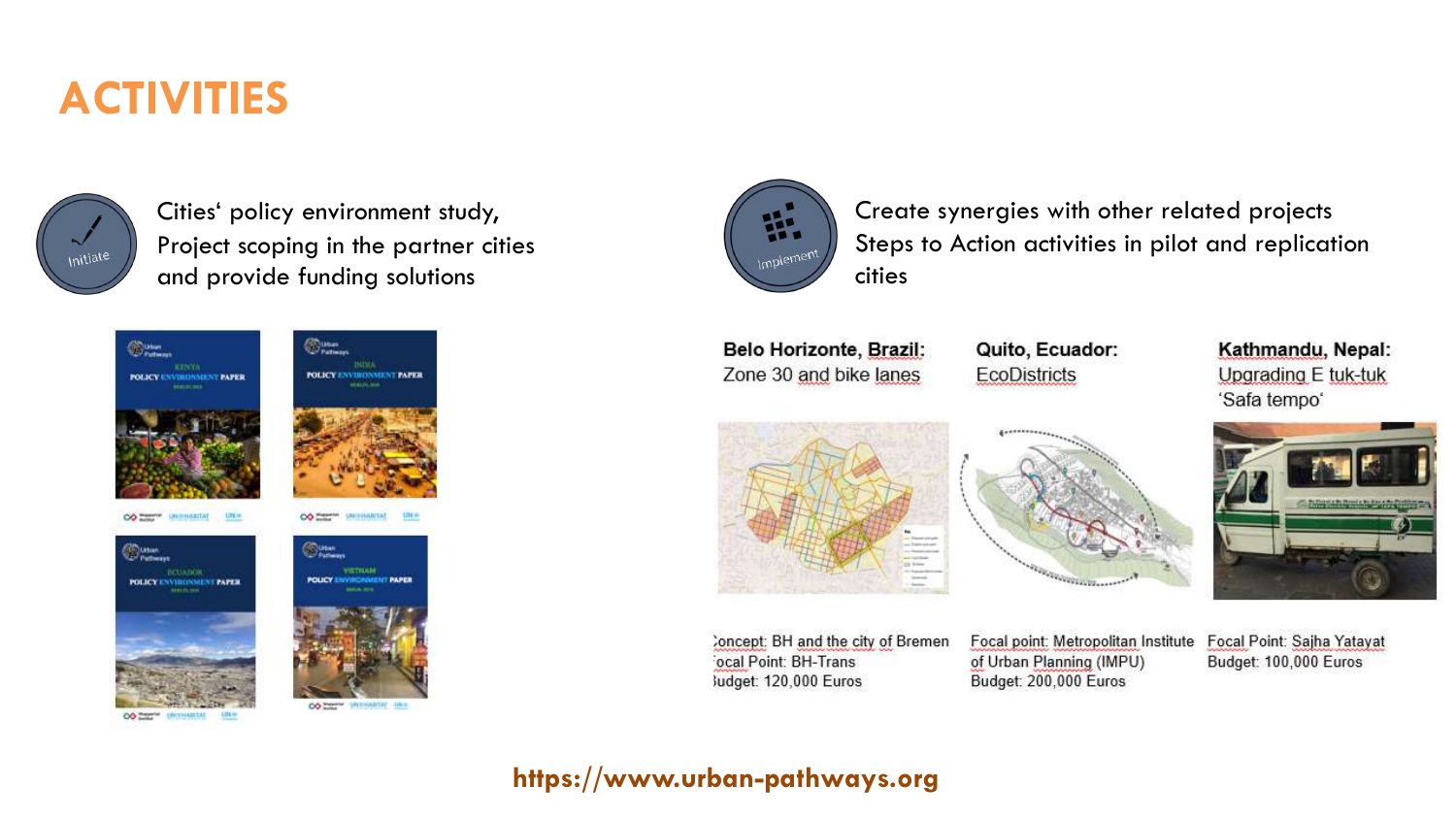### **Compatibility with Economic Growth**

- Low carbon development is **consistent** with more sustainable economic growth pathways
- A low carbon pathway is a **prosperous pathway to take**

#### **Belo- Horizonte, Brazil**

- **Guidelines** were formulated for the environmental management of the municipality through short, medium and long-term actions which seek to implement a low-carbon economy
- The City's official GHG Emissions Reduction Plan **complies with the city's development planning goals** until 2030
- Priority sectors identified through the **GHG inventory**

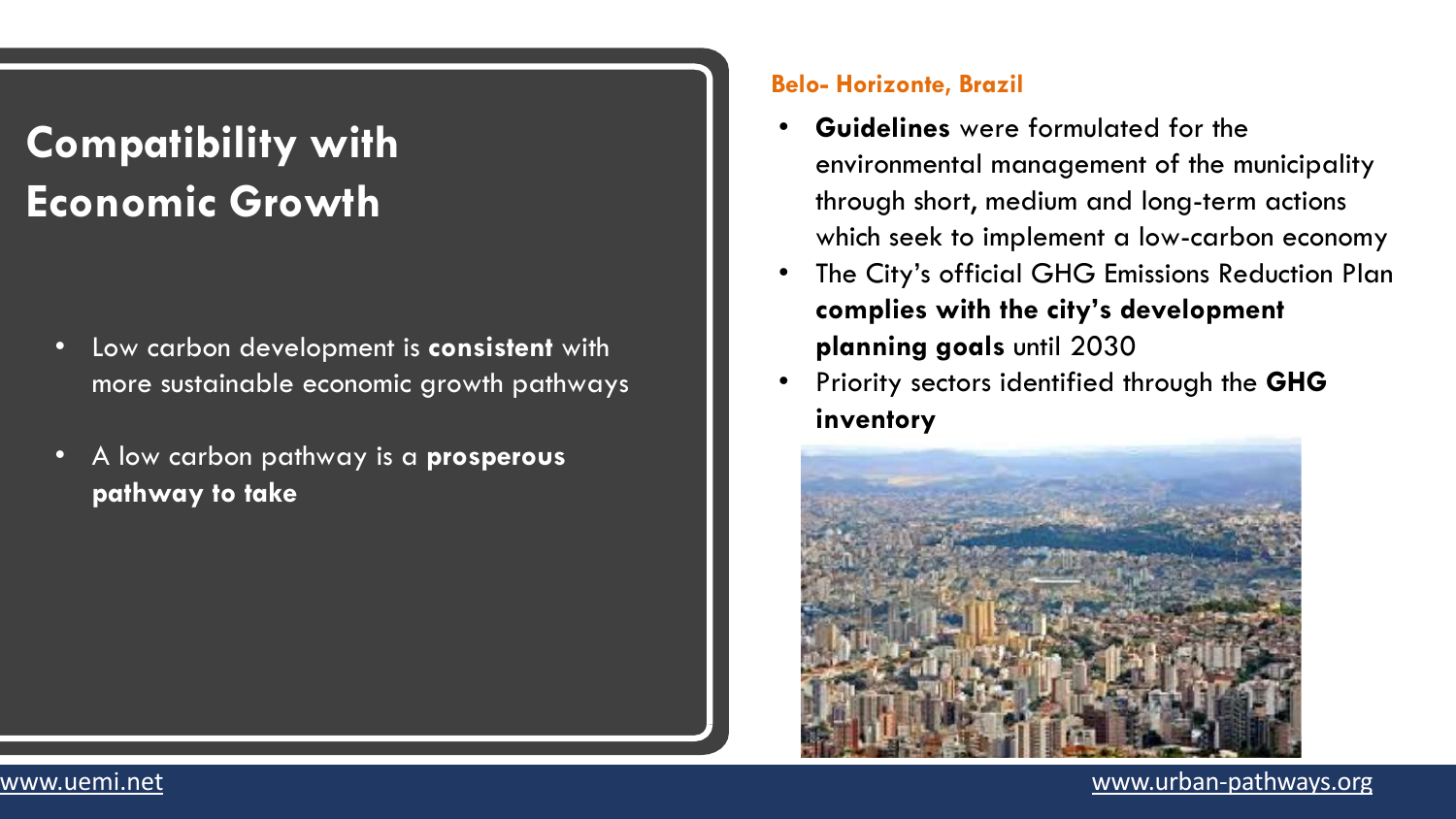### **Complementary of Plans**

• Low carbon plans interact with **specific sectorbased plans** which are meant to bring forth structural changes towards reducing emissions along with realizing other benefits



#### **Melaka, Malaysia**

Melaka city has adopted the **Green City Action Plan**  (GCAP), which targets city transformation into a low carbon city. In the GCAP, energy, transport and waste are given importance among other projects such as tourism and water management.

- The GCAP prioritises GHG emission reductions in the energy sector through preparing a **comprehensive energy plan** and implementing demonstration projects that reduce energy consumption.
- In terms of transport, the GCAP proposes to provide alternatives to motorised personal transport. The proposed interventions include a **comprehensive transportation plan**
- "Don''t mess with Melaka" awareness campaign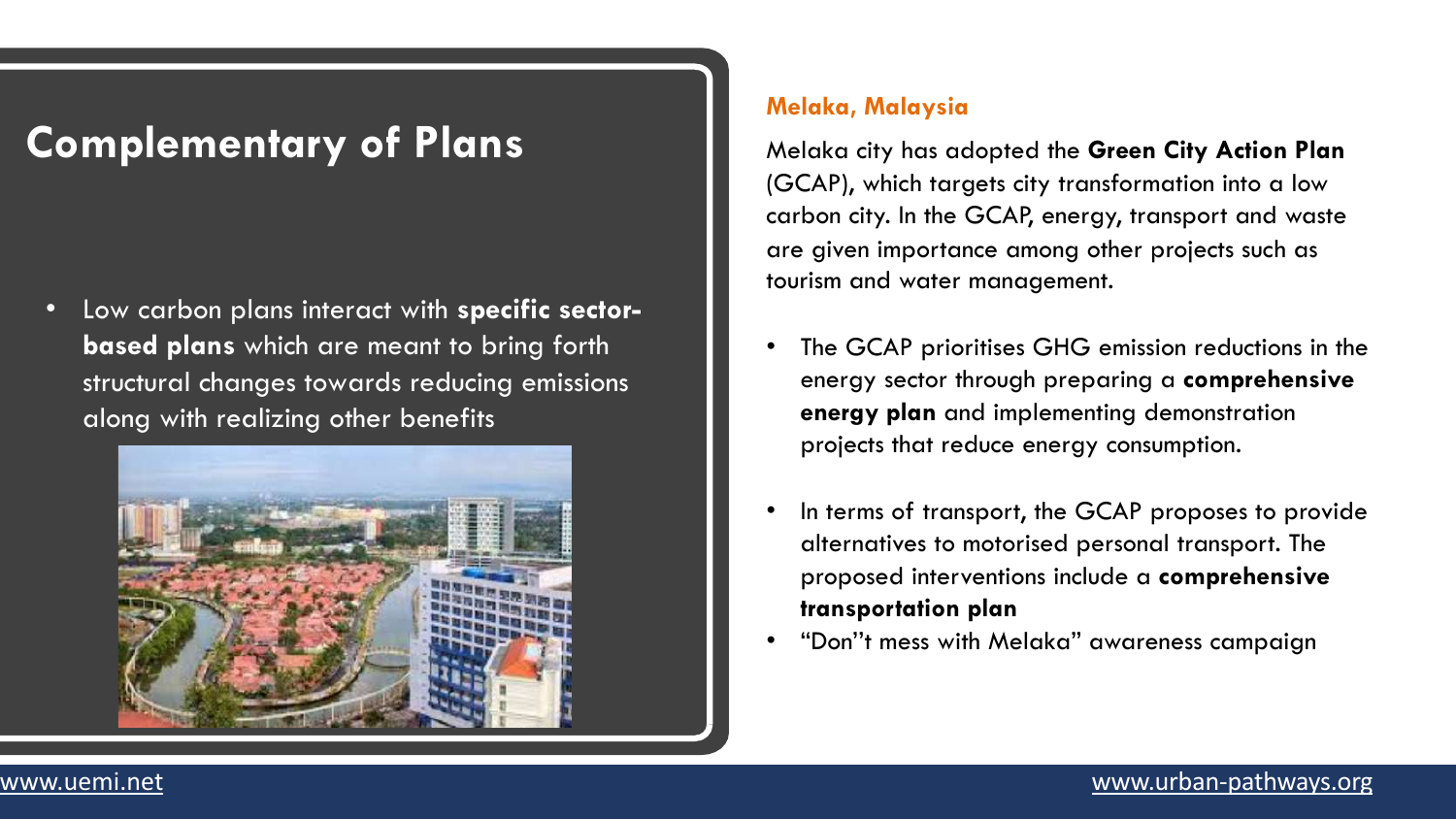### **Stakeholder Awareness and Involvement**

- It's difficult to sell the carbon storyline, constant and progressive awareness raising is needed **– co-benefits**
- Stakeholder involvement leads to **maximization of resources**/leveraging
- Implementation of measures sometimes requires significant **cultural change**, and public resistance to the process may exist

#### **Suva, Fiji**

City Council encourages its residents to compost food peelings, grass cutting and yard clippings by **subsidizing the cost of purchasing home compost bins**

#### **Addis Ababa, Ethiopia**

City authorities in Addis Ababa **in partnership with international investors** have established a waste-toenergy plant which incinerate about 80% of waste generated daily in the city.



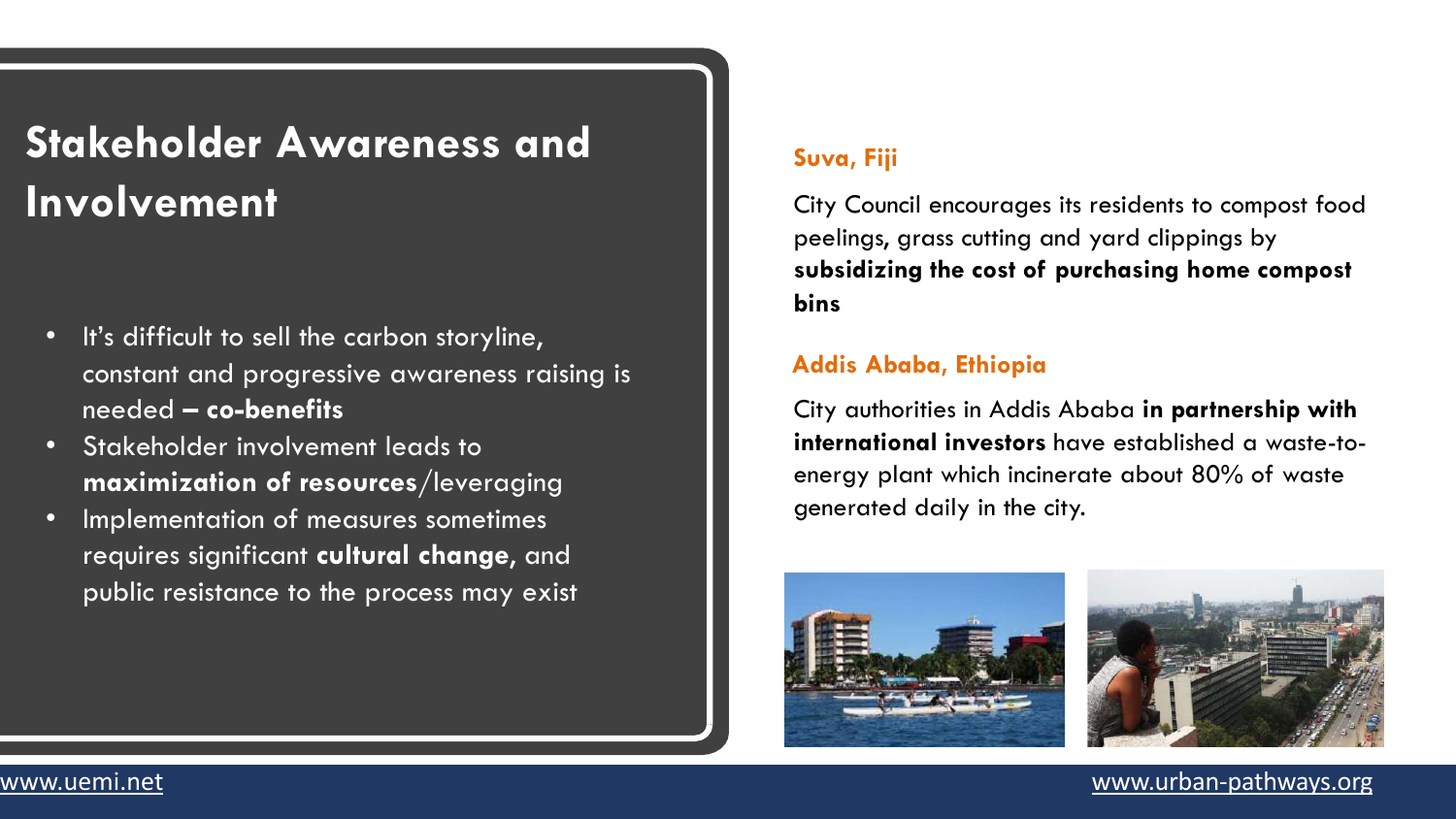### **Vertical Coordination of Policies**

- Linking and packaging policies is vital to generate synergies and co-benefits between measures, including linking GHG reduction goals with other sustainable development goals at different levels
- An integrated policy approach that creates consensus and coalitions among diverse stakeholders and interests
- For effective implementation of these multiple plans, it is essential that the local government builds synergies between diverse actions and facilitates coordination among all line agencies.

#### **Hai Phong, Vietnam**

From the perspective of low-carbon urban development, Hai Phong's local governmental policies are **connected with corresponding national strategies.**

- **National Green Growth Strategy** (2012) which aims at a 30% GHG emission reduction by 2030. Based on this policy, the city has framed its own Green Growth Strategy Action Plan (2014). **National Socio-economic Development Plan** (SEDP).
- Hai Phong also adheres to a **spatial master plan** prepared at the national level by the MOT, which guides the city's urban planning and port development projects.



Chaudhary (2018). Urban Pathways Vietnam Policy Environment Paper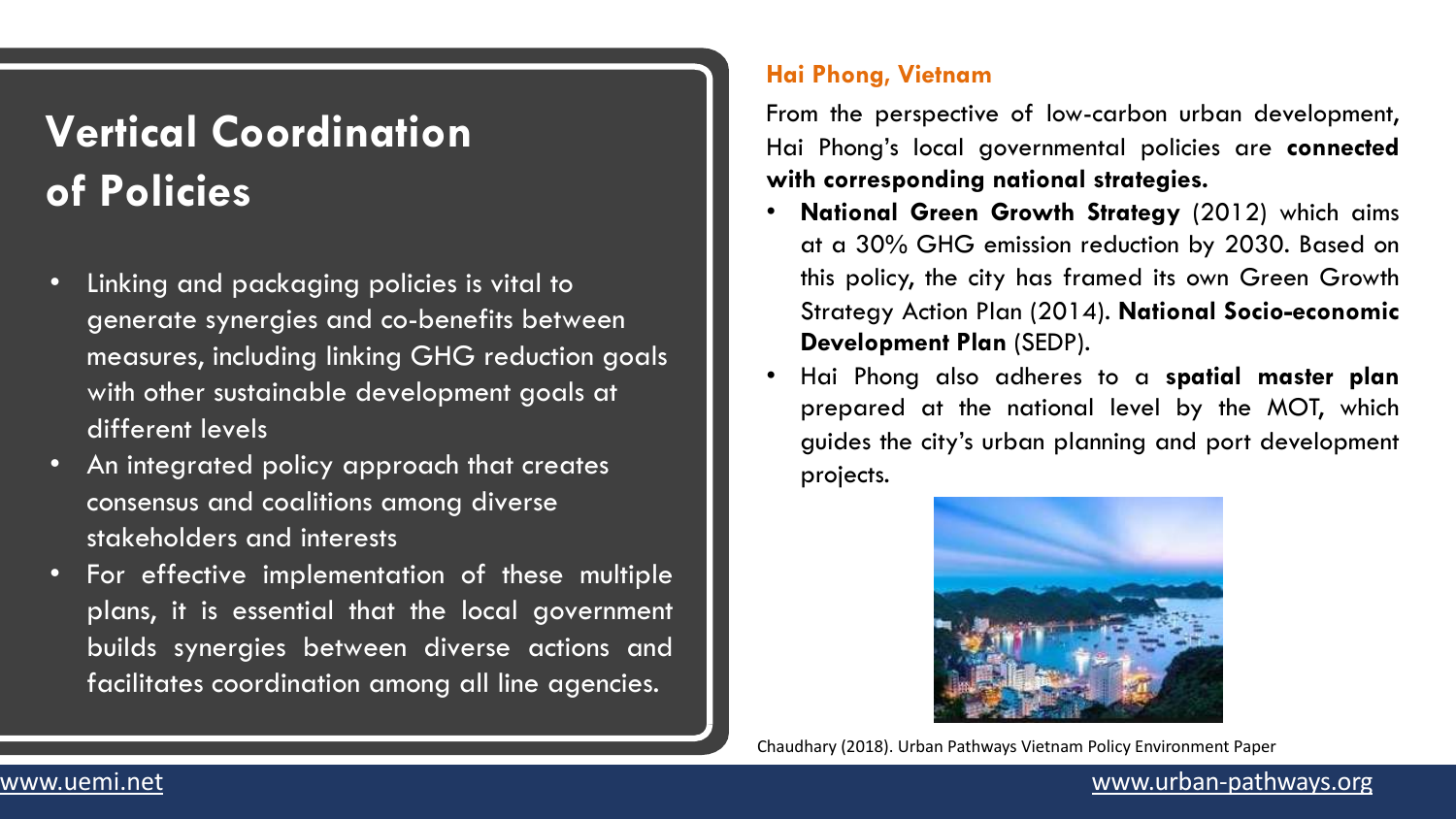### **Taking into Account Stability and continuity**

- Political continuity and a societal consensus, which enable the take-up of policies and ensure stability,
- An integrated policy approach that combines various measures to provide a basis for political coalitions, and
- Political continuity and policy integrations efforts are affected by the institutional context and the policy operating environment.

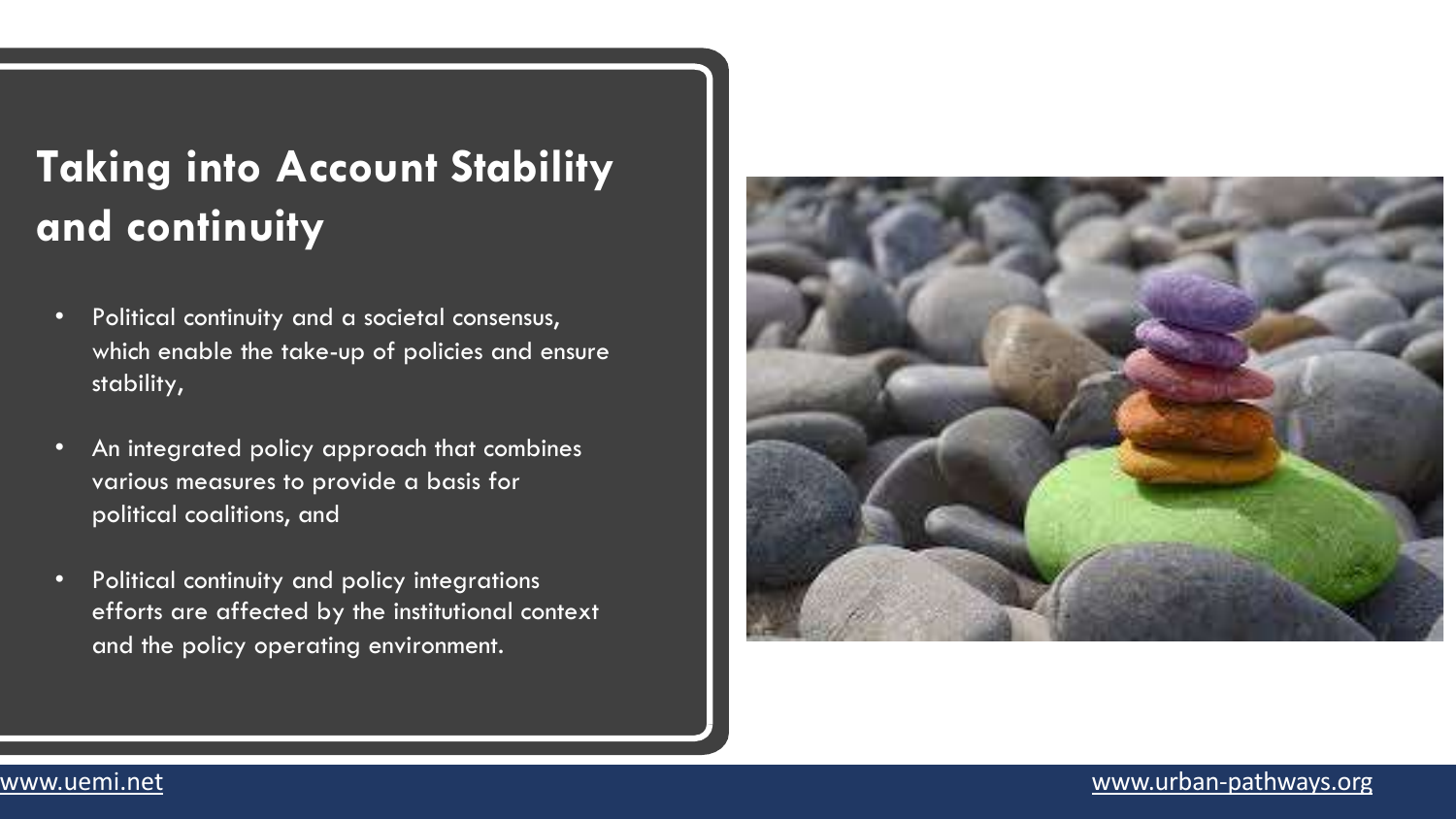### **SUMMARY**

- Compatibility
- Complementarity
- Consultations
- Capacity
- § Capital
- § Communications
- Coordination
- Co-benefits
- Continuity
- § Inform
- Inspire
- Initiate
- § Implement